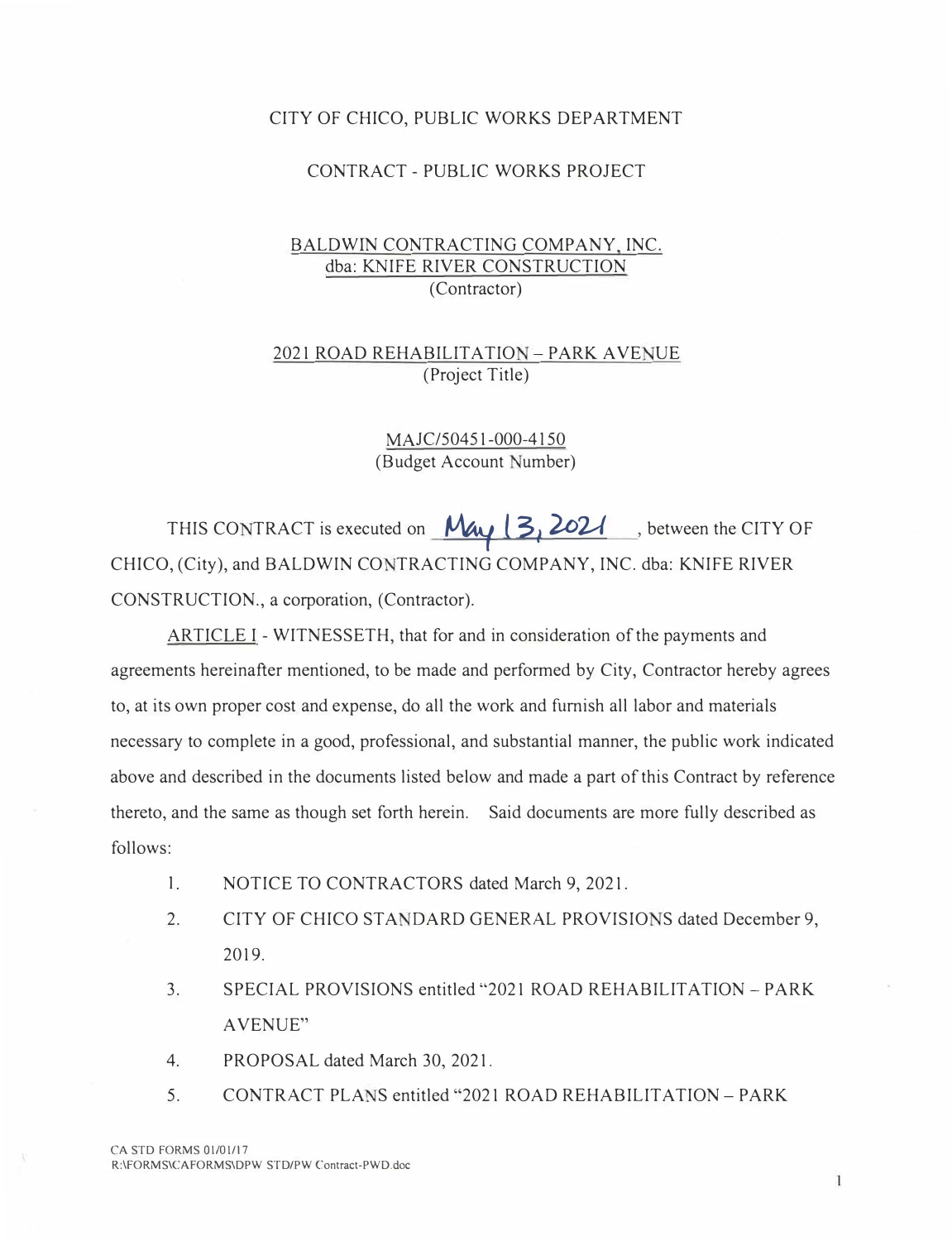#### **AVENUE"**

Said public work is located in or near the City of Chico, County of Butte, State of California.

A requirement shown in any of said documents is as binding as though occurring in all. They are intended to be coordinated and to describe and provide for a complete work. Should it appear that the work to be done or any of the matters relative thereto are not sufficiently explained in said documents or should any of said documents appear to be conflicting, the Contractor shall apply to the City for such further explanation as may be necessary, and shall conform to them as part of the Contract. The decisions of the City as to the true meaning of any of said documents shall be final.

The work shall be performed in accordance with the directions and specifications set forth in the above named documents and also in accordance with the following specifications entitled:

STATE OF CALIFORNIA, DEPARTMENT OF TRANSPORTATION,  $1<sub>1</sub>$ STANDARD SPECIFICATIONS, 2018

#### STANDARD SPECIFICATIONS OF THE CITY OF CHICO  $2.$

Said specifications are hereby specifically referred to and by such reference made a part hereof.

ARTICLE II - Contractor agrees to receive and accept the prices set forth in Exhibit "A" attached hereto and by reference incorporated herein as full compensation for furnishing all labor and materials and doing all the work contemplated and embraced in this Contract; also for all loss or damage arising out of the nature of the work aforesaid, or from the action of the elements, or from any unforeseen difficulties or obstruction which may arise or be encountered in the prosecution of the work connected with the work; also for all expenses incurred by or in consequence of the suspension or discontinuance of work, and for well and faithfully completing the work, and the whole thereof, in the manner and according to the plans and specifications and the requirements of the Public Works Director under them.

**ARTICLE III** - City hereby promises and agrees with Contractor to employ, and does hereby employ, Contractor to provide the labor and materials and to do the public work according to the terms and conditions herein contained and referred to, for the prices aforesaid, and hereby contracts to pay the same at the time, in the manner, and upon the conditions in said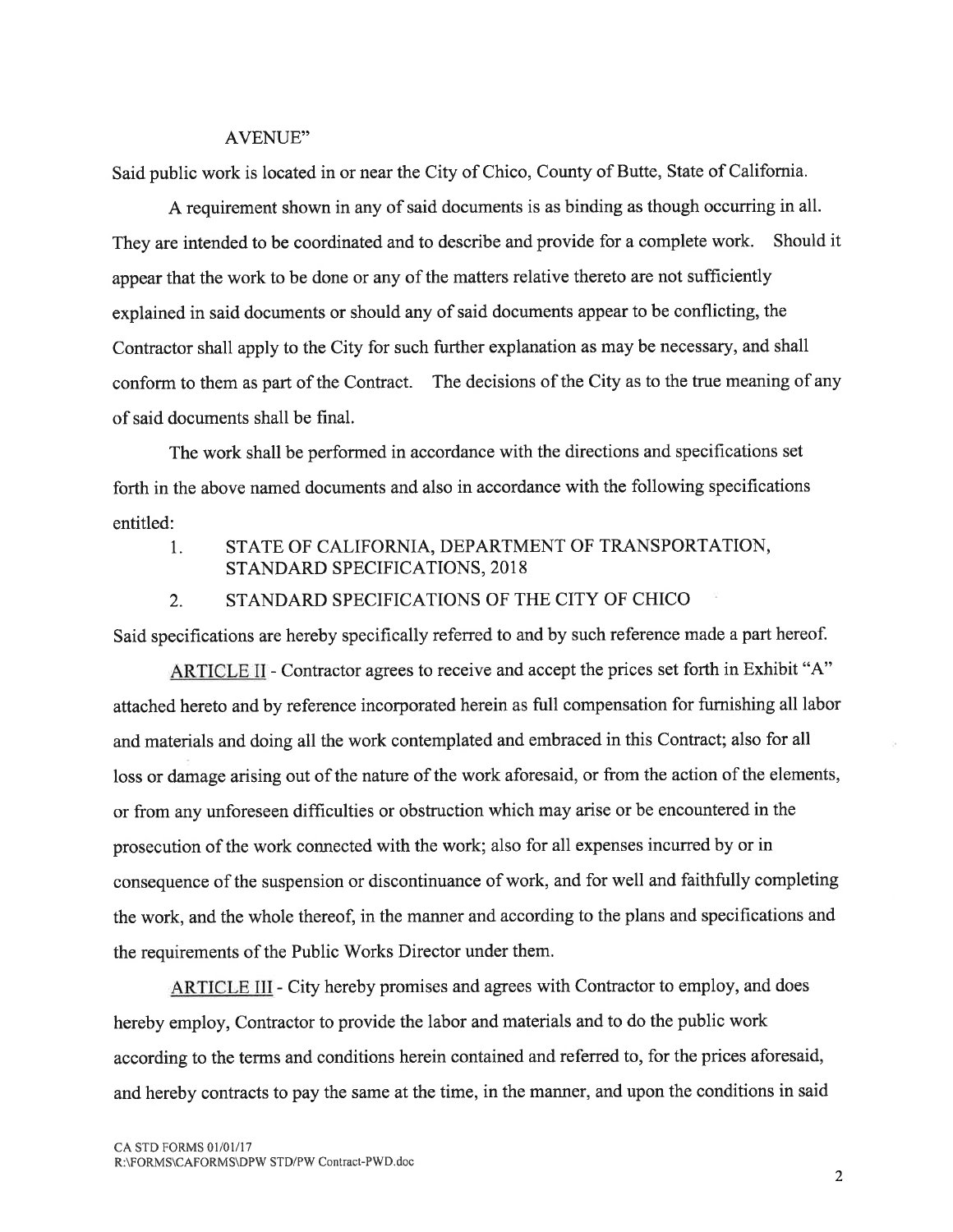GENERAL PROVISIONS, SPECIAL PROVISIONS, PROPOSAL, and SPECIFICATIONS as above set forth; and the said parties, for themselves, their heirs, executors, administrators,

successors, and assigns, do hereby agree to the full performance of the covenants herein contained.

ARTICLE IV - It is further expressly agreed by and between the parties hereto that should there be any conflict between the terms of this instrument and the bid or proposal of said Contract, then this instrument shall control, and nothing herein shall be considered as acceptance of the said terms of said proposal conflicting herewith.

IN WITNESS WHEREOF, the parties hereto have executed these presents in the day and

year first above written. **Baldwin Contracting Company** 

| DBA Knife River Construction               |
|--------------------------------------------|
| بنهه<br>1SKull<br><b>AOTASL</b><br>SODRESS |
| $C$ f-<br>By                               |
| Signature<br>Richard A. Lanier             |
| <b>Estimating Manager</b><br>-------       |

TITLE

**CONTRA ENSE NO** 

CITY OF CHICO, A Municipal Corporation

Purchasing Officer\*

\*Bid awarded by Purchasing Officer per Section 3.20.060 of the Chico Municipal Code.

**APPROVED AS TO FORM:** 

Vincent C. Ewing, City Attorney\*

\*Pursuant to The Charter of the City of Chico, Section 906(D)

## **REVIEWED AS TO CONTENT:**

Scott Dowell, Administrative Services Director\*

APPROVED AS TO CONTENT:

Brendan Ottoboni, Public Works Director, Engineering

\*Reviewed by Finance and Information Systems CA STD FORMS 01/01/17 R:\FORMS\CAFORMS\DPW STD/PW Contract-PWD.doc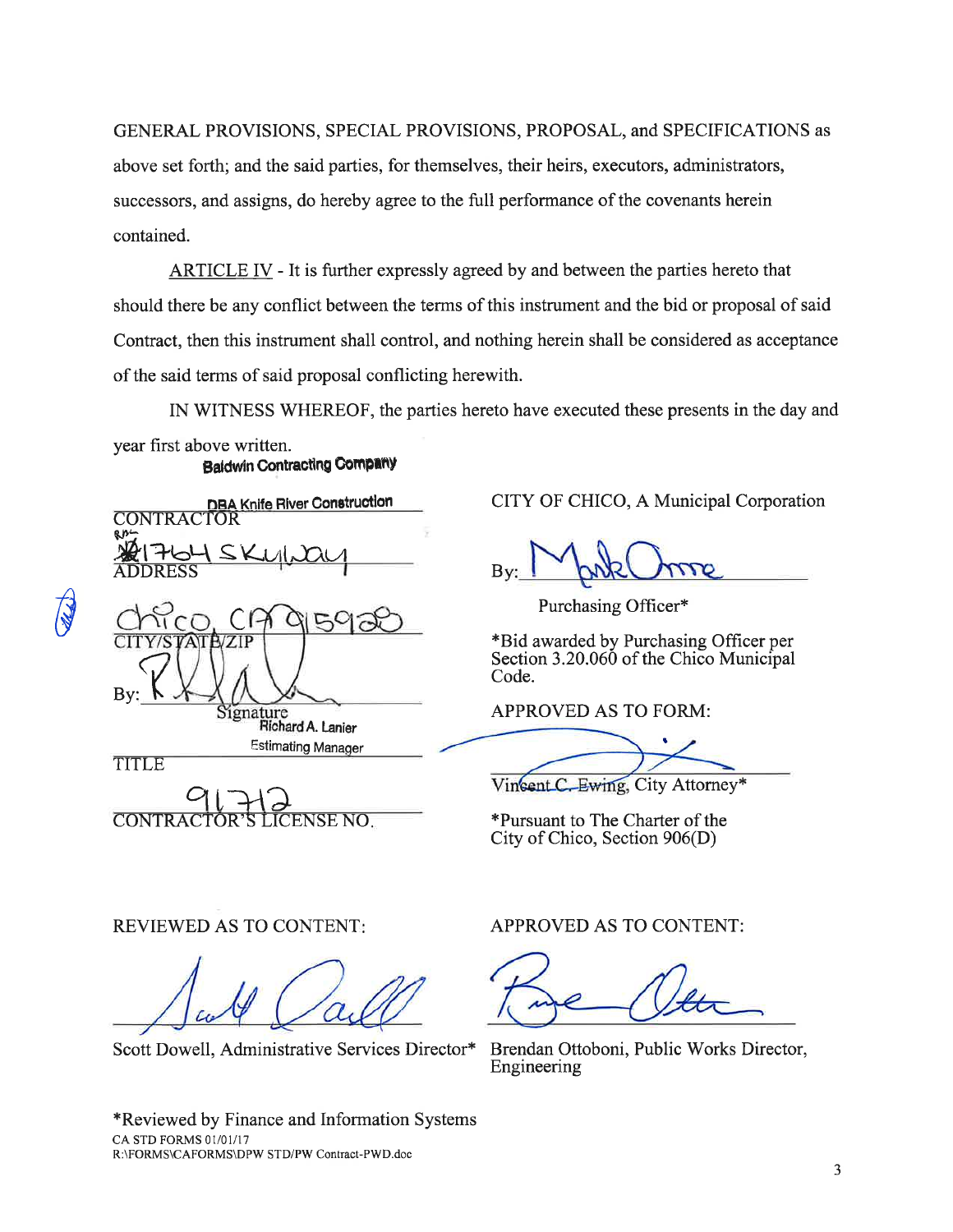## EXHIBIT "A"

#### CONTRACTOR'S COMPENSATION SCHEDULE

# **FOR**

## NOTRE DAME BOULEVARD AND HUMBOLDT AVE. TRAFFIC SIGNAL AND MID-BLOCK CROSSING (Project Title)

## MAJNC/50307-300-4150 (Budget Account Number)

| <b>Item</b><br>No.         | <b>Description</b>                                     | Quantity                | Unit                       | <b>Unit Price</b> | <b>Cost</b> |
|----------------------------|--------------------------------------------------------|-------------------------|----------------------------|-------------------|-------------|
|                            | Mobilization                                           |                         | $\overline{\text{LS}}$     | \$40,000.00       | \$40,000.00 |
|                            | Portable Changeable Message Sign                       |                         |                            |                   |             |
| $\overline{2}$             |                                                        | $\overline{\mathbf{4}}$ | EA                         | 2,400.00          | 9,600.00    |
|                            | <b>Funding Acknowledgement Sign</b>                    |                         |                            |                   |             |
| 3                          |                                                        | $\overline{2}$          | EA                         | 6,000.00          | 12,000.00   |
| $\overline{4}$             | <b>Temporary Traffic Control</b>                       |                         | $\overline{LS}$            | 145,000.00        | 145,000.00  |
| $\overline{5}$             | <b>Construction Surveys</b>                            |                         | $\overline{\text{LS}}$     | 1,645.00          | 1,645.00    |
| $\overline{6}$             | <b>Job Site Management</b>                             |                         | $\overline{\text{LS}}$     | 5,000.00          | 5,000.00    |
| $\overline{\tau}$          | <b>Clearing and Grubbing</b>                           |                         | LS                         | 30,000.00         | 30,000.00   |
| $\overline{8}$             | <b>Water Pollution Control</b>                         |                         | $\overline{\text{\rm LS}}$ | 850.00            | 850.00      |
| $\overline{9}$             | <b>Remove Concrete flatwork</b>                        | 7,584                   | $\overline{\text{SF}}$     | $\overline{2}$    | 15,168.00   |
| $\overline{10}$            | <b>Remove Concrete Driveway</b>                        | 3,808                   | <b>SF</b>                  | 3                 | 11,424.00   |
|                            | Remove Concrete Curb & Gutter                          |                         |                            |                   |             |
| $\overline{1}\overline{1}$ |                                                        | 1,348                   | <b>SF</b>                  | 4                 | 5,392.00    |
| $\overline{12}$            | Remove AC from Gutter pan                              |                         | $\overline{LS}$            | 4,000.00          | 4,000.00    |
| $\overline{13}$            | <b>Construct City Std S-1 Sidewalk</b>                 | 7,337                   | <b>SF</b>                  | 11                | 80,707.00   |
| $\overline{14}$            | Construct City Std S-2 Curb and                        |                         |                            |                   |             |
|                            | Gutter                                                 | 1,342                   | LF                         | 32                | 42,944.00   |
| $\overline{15}$            | <b>Construct City Std S-5A</b><br>Commercial Driveway  | 1,109                   | <b>SF</b>                  | 14.25             | 15,803.25   |
| $\overline{16}$            | Construct City Std S-27 Curb<br>Ramp, Case A, Modified | 12                      | EA                         | 1,900             | 22,800.00   |
| $\overline{17}$            | <b>Construct City Std S-27 Curb</b>                    |                         |                            |                   |             |
|                            | Ramp, Case C, Modified                                 | 8                       | EA                         | 2,200             | 17,600.00   |
| $\overline{18}$            | Construct City Std S-27 Curb                           |                         |                            |                   |             |
|                            | Ramp, Case F, Modified                                 | 1                       | EA                         | 2,000             | 2,000.00    |
| $\overline{19}$            | Curb Ramp Retrofit (Detectable<br>Warning Surface)     | 26                      | EA                         | 650               | 16,900.00   |
| $\overline{20}$            | <b>Remove Bridge Fencing</b>                           | $\overline{30}$         | $\overline{\rm LF}$        | $\overline{50}$   | 1,500.00    |
| $\overline{21}$            | Sidewalk Railing on Bridge                             | $\overline{70}$         | $\overline{\rm LF}$        | 278.28            | 19,479.60   |
| $\overline{22}$            | Install Two 3" dia. Electrical                         |                         |                            |                   |             |
|                            | Conduit                                                | 196                     | LF                         | 90                | 17,640.00   |

CA STD FORMS 01/01/17

R:\FORMS\CAFORMS\DPW STD/PW Contract-PWD doc